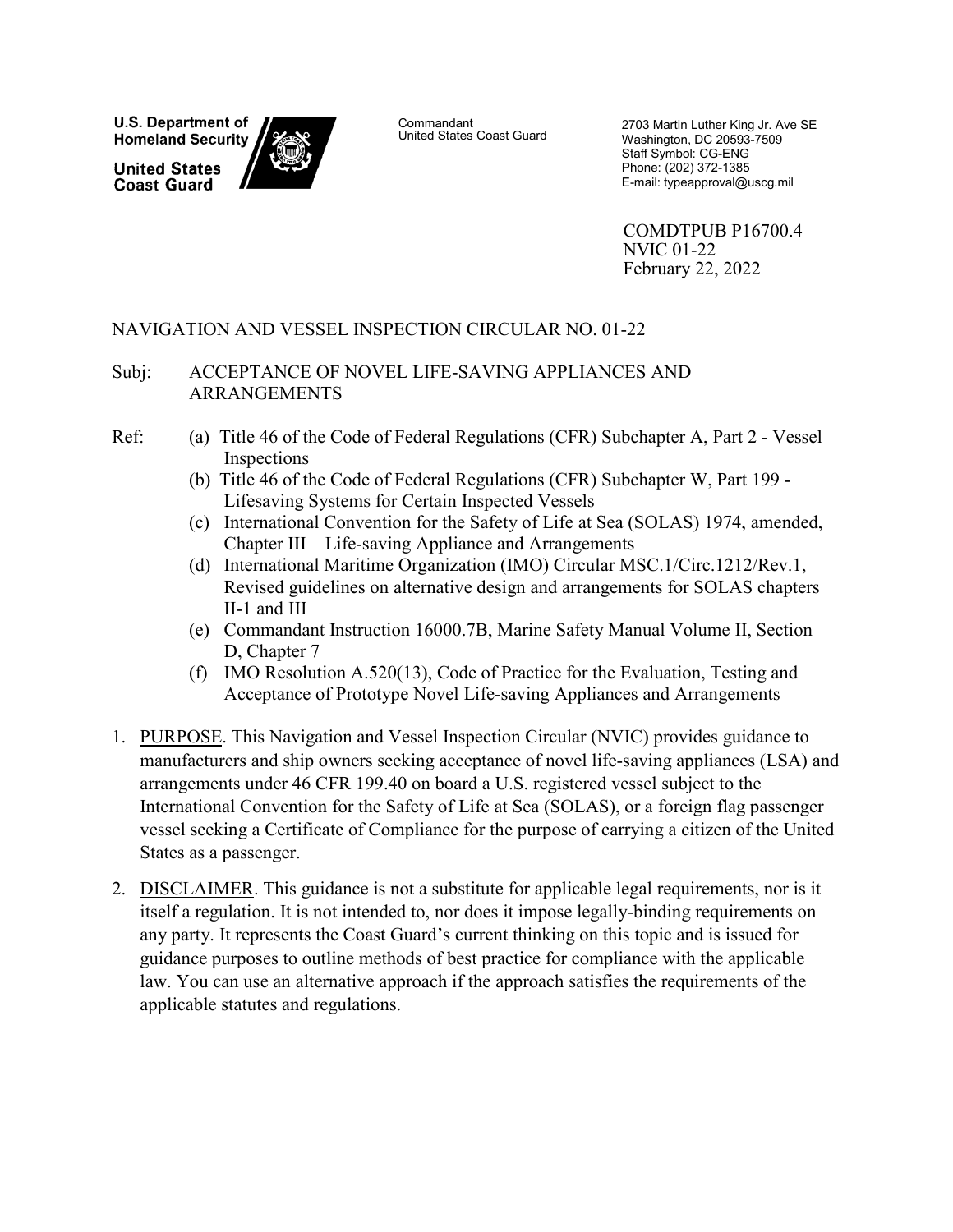# 3. ACTION.

a. Officers in Charge, Marine Inspection (OCMI) and the Commanding Officer, Marine Safety Center (MSC) are encouraged to bring this circular to the attention of the marine industry and other marine interests within their areas of responsibility.

b. Manufacturers seeking U.S. Coast Guard (USCG) approval are encouraged to review the guidance contained in this NVIC to determine whether their equipment should be considered novel for the purposes of acceptance by the Office of Design and Engineering Standards, Commandant (CG-ENG) under 46 CFR 199.40(c) in lieu of approval.

c. Acceptance of an alternative design and arrangement for lifesaving systems involves cooperation between the equipment approval and vessel plan review processes. In accordance with current authorities for these processes, the USCG will evaluate novel LSA lifesaving appliances and arrangements in the following scenarios:

(1) For installation on a U.S. flag vessel, CG-ENG will consider an alternative design and arrangement that has undergone the analysis process under SOLAS Chapter III, Regulation 38 - Alternative Design and Arrangement (SOLAS III/38) and reference (d) under the provisions of 46 CFR 159.005-7(c) and 199.40(c)(2).

(2) For installation on a foreign flag passenger vessel carrying a citizen of the United States as a passenger which will undergo initial or subsequent Certificate of Compliance Plan Review as outlined in reference (e), the MSC will consider an alternative design and arrangement that has undergone the analysis process under SOLAS III/38.

d. Acceptance of a novel LSA or arrangement under this Circular should be based on the successful completion of the phases in Enclosure (1) for a U.S. flag vessel, or Enclosure (2) for a foreign flag passenger vessel.

### 4. DIRECTIVES AFFECTED. None.

### 5. BACKGROUND.

a. The USCG has statutory authority under Title 46, U.S. Code, Section 3306(a)(2) and (b)(1) to approve lifesaving equipment. The Life Saving and Fire Safety Division, Office of Design and Engineering Standards, Commandant (CG-ENG-4) carries out the approval of LSA under the requirements in 46 CFR Chapter I, Subchapter Q, (Equipment, Construction, And Materials: Specifications And Approval), and issues certificates of approval under Title 46 CFR Subpart 2.75 of reference (a).

b. 46 CFR 199.30 defines a novel lifesaving appliance or arrangement as "a lifesaving appliance or arrangement that has new features not fully covered by the provisions of this part but that provides an equal or higher standard of safety". In lieu of type approval under 46 CFR 2.75, 46 CFR 199.40(c) allows CG-ENG to accept a novel lifesaving appliance or arrangement on board a U.S. flag vessel if it provides a level of safety equivalent to the requirements of reference (b).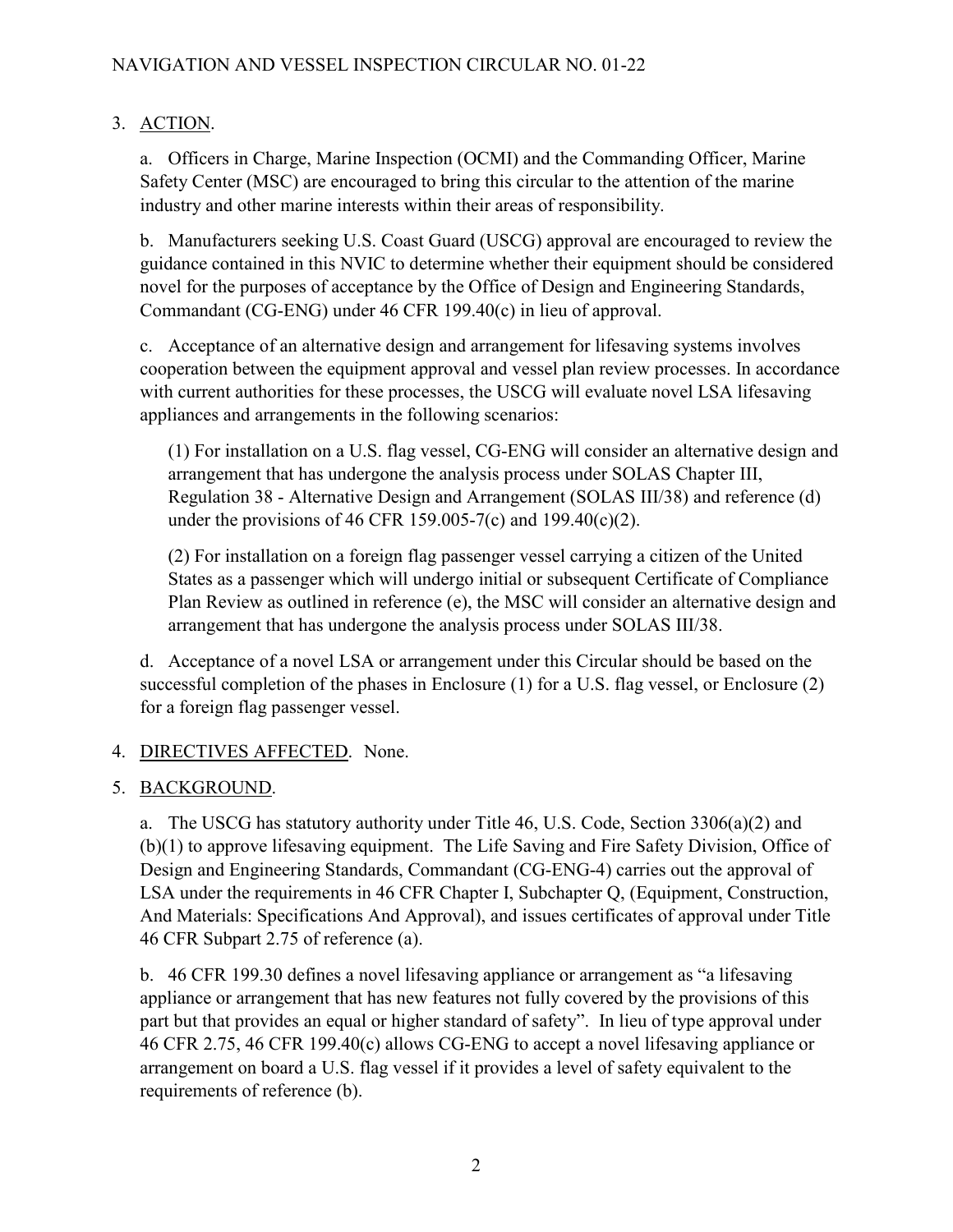c. Currently, 46 CFR 199.40(c)(1) allows CG-ENG to accept a novel lifesaving appliance or arrangement if it is evaluated and tested in accordance with reference (f). Additionally, 46 CFR 199.40(c)(2) allows CG-ENG to accept a novel lifesaving appliance or arrangement if it has successfully undergone evaluation and tests substantially equivalent to reference (f). However, reference (f) was removed from the text of SOLAS Chapter III in 2010 by IMO Resolution MSC.216(82).

d. In 2019, the IMO issued reference (d). The guidelines include goals and functional requirements to be taken into account when the performance criteria for the alternative design and arrangements of life-saving appliances cannot be determined directly from the prescriptive regulations of SOLAS Chapter III because of novel or unique features. The USCG intends to use reference (d) for evaluation of novel LSA.

e. In accordance with 46 CFR 2.01-25, before a U.S. flag vessel engaged in international voyages may be issued a Passenger Ship Safety Certificate or Cargo Ship Safety Equipment Certificate, it must meet the applicable requirements of reference (c). The issuance of these certificates includes an assessment whether the vessel was subject to SOLAS III/38. SOLAS III/38 provides a process for Flag States to evaluate novel lifesaving appliances and arrangements that may deviate from the prescriptive requirements of part B (regulations 6 through 37) of SOLAS III, provided they meet the intent of those requirements and provide an equivalent level of safety.

f. The USCG has statutory authority over foreign flag passenger vessels under Title 46, U.S. Code, Section 3505, which authorizes the Secretary under which the USCG operates to prevent a passenger vessel carrying U.S. citizen passengers from departing a U.S. port, if the Secretary finds that the vessel does not comply with SOLAS standards. The process by which the USCG carries out this responsibility is outlined in reference (e). As part of that process, the MSC conducts plan review of submitted documents for each foreign flag passenger vessel. When applicable, those documents should include supporting information for any equivalencies or exemptions approved by the flag Administration.

# 6. DISCUSSION.

a. Primary lifesaving systems are a critical component in the overall safety of life onboard the vessel. Vessel design and operations have improved significantly and enable the vessel itself to serve as its own best safety platform. That said, these same improvements place even greater emphasis on the need for primary lifesaving equipment to work successfully under the most difficult conditions—because its only when all else fails that this equipment will be used. As the USCG considers novel lifesaving arrangements, we will approach this from the perspective of ensuring that these systems make demonstrable improvements to the design, operation and reliability of primary lifesaving systems.

b. The USCG recognizes that under present regulations, the lifesaving "system" is generally approved as individual components on board U.S. flag vessels. With that in mind, a manufacturer of lifesaving equipment should consider carefully whether certain individual components comprising the novel system may be approved under the standards in 46 CFR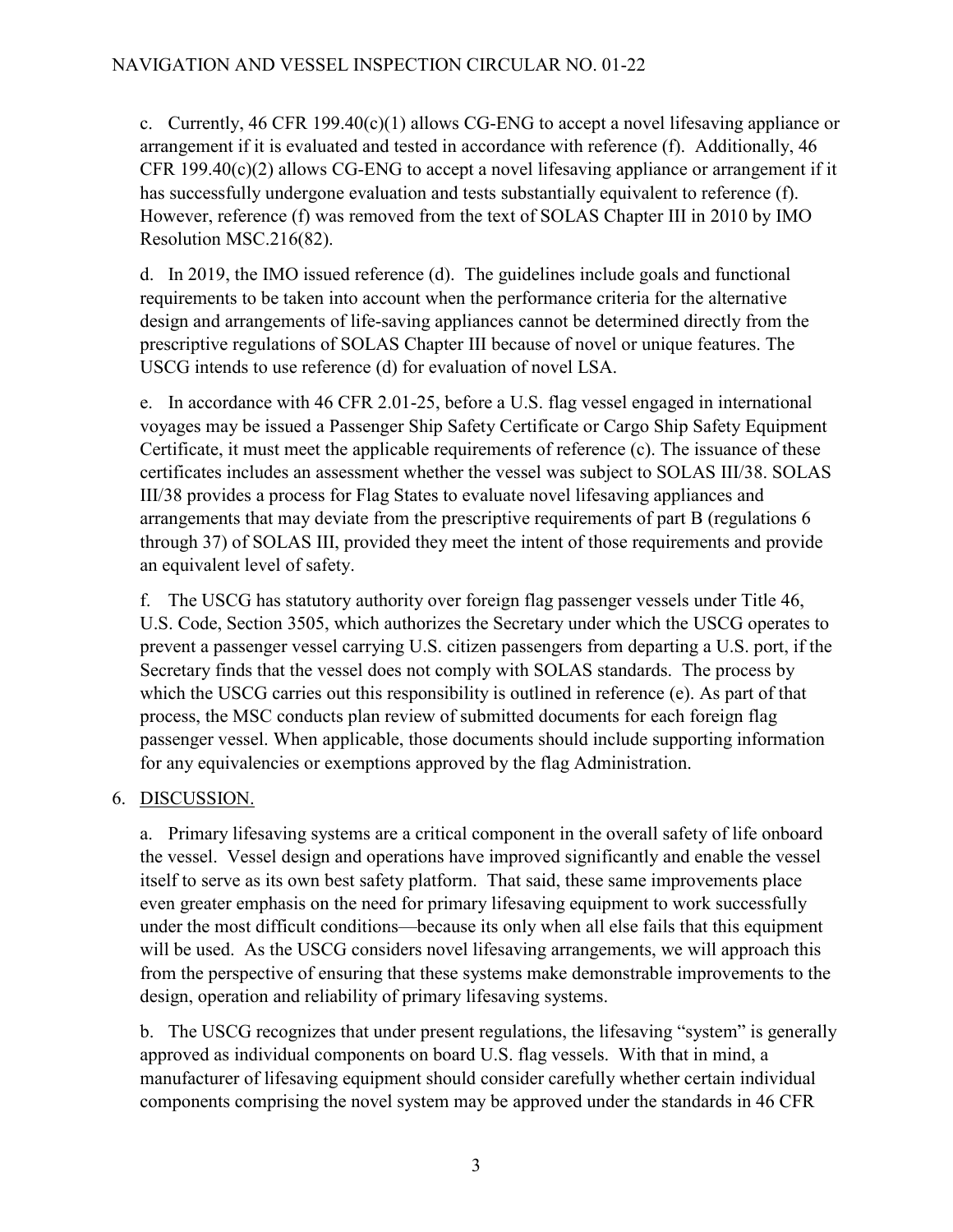Subchapter Q. If the Original Equipment Manufacturer (OEM) intends to produce and market those individual components for conventional use on board U.S. flag vessels, they should then seek USCG type approval by following the conventional approval process in 46 CFR, subchapter Q, subparts 160.115, 160.132, 160.133, 160.135, 160.156, or 160.170, as appropriate.

c. The equipment manufacturer, or other appropriate submitter for a U.S. flag vessel subject to SOLAS considering the carriage of a novel lifesaving appliance or arrangement, should follow the steps outlined in enclosure (1) with the engineering analysis process in references (c) and (d). The analysis should take into account the goal, functional requirements and expected performance criteria, as set out in Appendix 5 of reference (d).

d. The submitter for a foreign passenger vessel which will undergo initial or subsequent Certificate of Compliance plan review considering the carriage of a novel lifesaving appliance or arrangement should follow the steps outlined in enclosure (2). In consultation with the vessel's flag Administration, the USCG will review and evaluate applicable engineering analyses and documentation required by SOLAS Chapter III, Regulation 38 where approval is required by the flag Administration of the alternative design deviating from the prescriptive requirements of SOLAS Chapter III. The successful technical review and processing for a USCG Certificate of Compliance will be heavily dependent on close engagement with the flag Administration.

7. ADDITIONAL CONSIDERATIONS. When considering the installation of a novel LSA or arrangement, the MSC should be contacted to discuss the review and approval of plans for the design, construction, or alteration of a U.S. flag vessel, or foreign flag passenger vessels under Certificate of Compliance plan review.

# 8. ENVIRONMENTAL ASPECT AND IMPACT CONSIDERATIONS.

a. The development of this NVIC and the general policies contained within it have been thoroughly reviewed by the originating office in conjunction with the Office of Environmental Management, Commandant (CG-47). This NVIC is categorically excluded under current Department of Homeland Security (DHS) categorical exclusion (CATEX) A3 from further environmental analysis in accordance with "Implementation of the National Environmental Policy Act (NEPA)", DHS Instruction Manual 023-01-001-01 (series).

b. This NVIC will not have any of the following: significant cumulative impacts on the human environment; substantial controversy or substantial change to existing environmental conditions; or inconsistencies with any Federal, State, or local laws or administrative determinations relating to the environment. All future specific actions resulting from the general policy in this NVIC must be individually evaluated for compliance with the National Environmental Policy Act (NEPA), Department of Homeland Security (DHS) and Coast Guard NEPA policy, and compliance with all other applicable environmental mandates.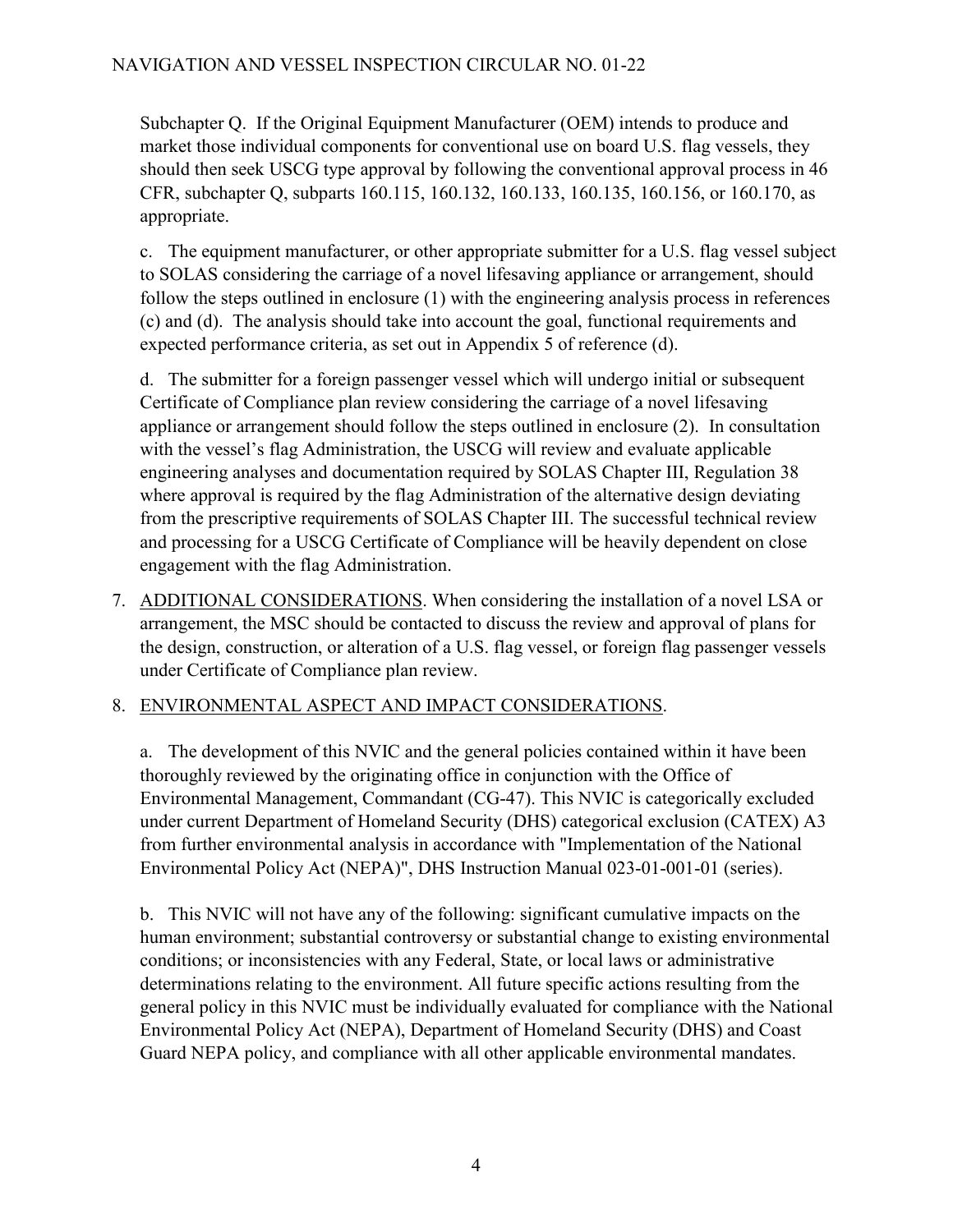- 9. DISTRIBUTION. No paper distribution will be made of this NVIC. An electronic version will be located at [https://www.dco.uscg.mil/Our-Organization/NVIC/.](https://www.dco.uscg.mil/Our-Organization/NVIC/)
- 10. RECORDS MANAGEMENT CONSIDERATIONS. This NVIC has been thoroughly reviewed during the directives clearance process, and it has been determined there are no further records scheduling requirements, in accordance with Federal Records Act, 44 U.S.C . 3101 et seq., NARA requirements, and Information and Life Cycle Management Manual, COMDTINST M5212.12 (series). This policy does not create significant or substantial change to existing records management requirements.
- 11. FORMS/REPORTS. None.
- 12. REQUEST FOR CHANGES. All requests for changes and questions regarding implementation of this NVIC and/or requests for changes should be directed to contact CG-ENG-4 staff at  $TypeAppend@useg.mil$ .

2022.02.22 15:07:02 -05'00'

J. W. Mauger Rear Admiral, U.S. Coast Guard Assistant Commandant for Prevention Policy

- Encl: (1) Recommended Process for Acceptance of Novel Lifesaving Appliances and Arrangements on a US Flag Vessel
	- (2) Recommended Process for Acceptance of Novel Lifesaving Appliances and Arrangements on a Foreign Flag Passenger Vessel seeking a Certificate of Compliance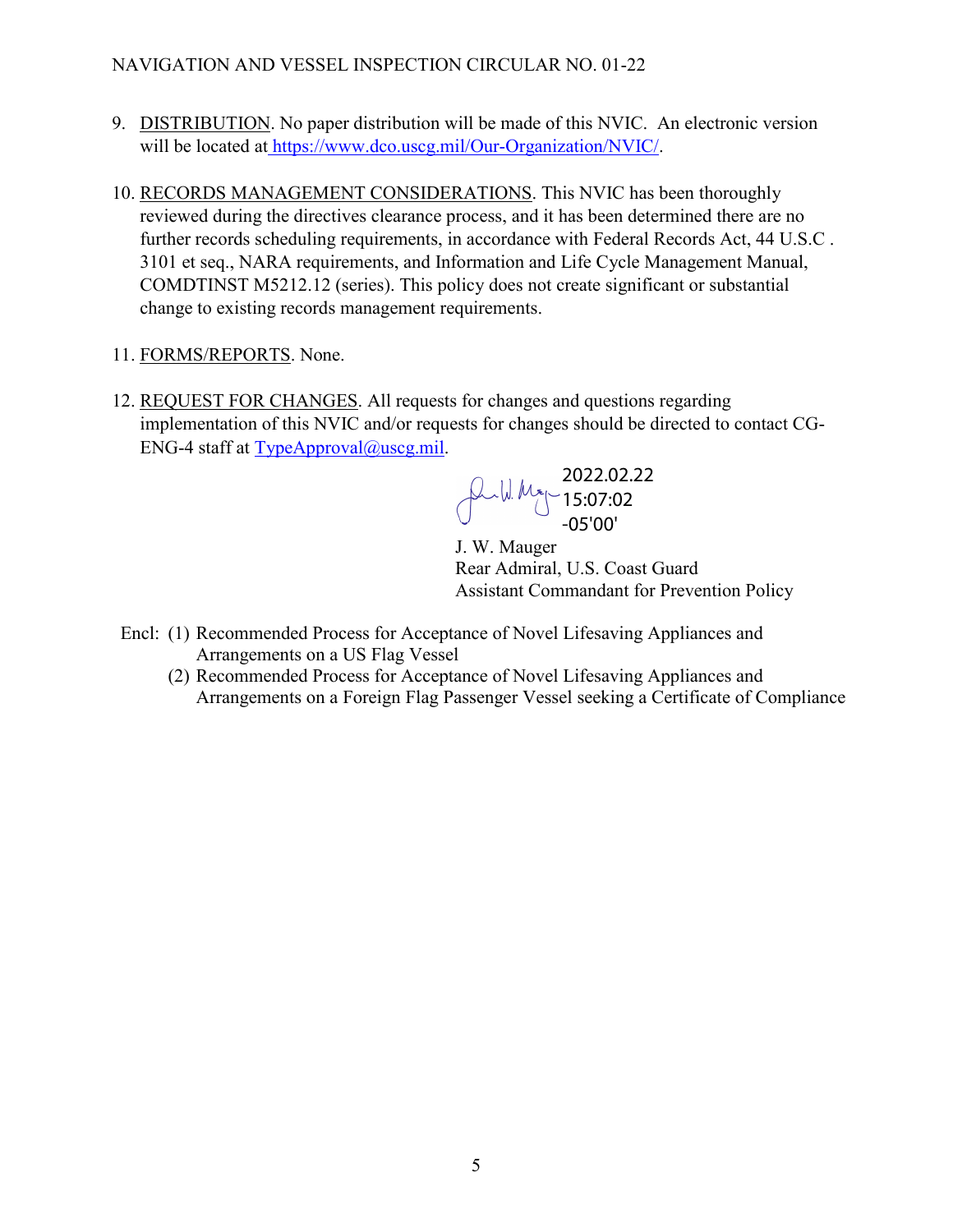### **RECOMMENDED PROCESS FOR ACCEPTANCE OF NOVEL LIFESAVING APPLIANCES AND ARRANGEMENTS ON A U.S. FLAG VESSEL**

### 1. **Phase 1 - Initial design assessment**:

- a. A manufacturer or other appropriate submitter for a vessel that desires to have an appliance or arrangement evaluated for acceptance as a novel life-saving appliance (LSA) in lieu of type approval on board a U.S. flag vessel should contact the U.S. Coast Guard (USCG) Life Saving and Fire Safety Division, Office of Design and Engineering Standards, Commandant (CG-ENG-4) at [typeapproval@uscg.mil](mailto:typeapproval@uscg.mil) to communicate their intent. Other submitters may include the ship owner, ship yard, or RO for the vessel.
- b. An initial design assessment meeting should be scheduled with CG-ENG-4 staff to discuss the proposed design in general, and to provide a presentation of the broader design elements that differ from the prescriptive requirements in 46 CFR Subchapter Q, 46 CFR Subchapter W, the LSA Code, or SOLAS.
- c. If the system is to be installed on a specific vessel or class of vessels, and the details of how the system will be installed on those vessels is available, the submitter for the vessel should contact the USCG Marine Safety Center (MSC) at [msc@uscg.mil](mailto:msc@uscg.mil) to submit the details of the proposed installation. CG-ENG-4 and the MSC will coordinate their roles with the responsible parties.

# 2. **Phase 2 - Preliminary analysis**:

- a. If CG-ENG-4 agrees that the LSA system is novel, the submitter should perform the preliminary analysis outlined in section 5 of IMO Circular MSC.1/Circ.1212/Rev1, "Revised guidelines on alternative design and arrangements for SOLAS chapters II-1 and III" (MSC.1/Circ.1212), then submit the report detailed in section 5.5 to CG-ENG-4 for review.
- b. If the specific vessel or class of vessels is known at this point, this should be included in the scope of the analysis. CG-ENG-4 will coordinate with the MSC on the appropriate level of plan review.
- c. If not provided during the initial design assessment phase, the gap analysis should also be performed and submitted to CG-ENG-4 to identify the prescriptive requirements of SOLAS III and the LSA Code, as appropriate, that the submitter identifies the novel system does not meet.
- d. The USCG will evaluate the preliminary analysis and notify the submitter that it is acceptable, or will request further information.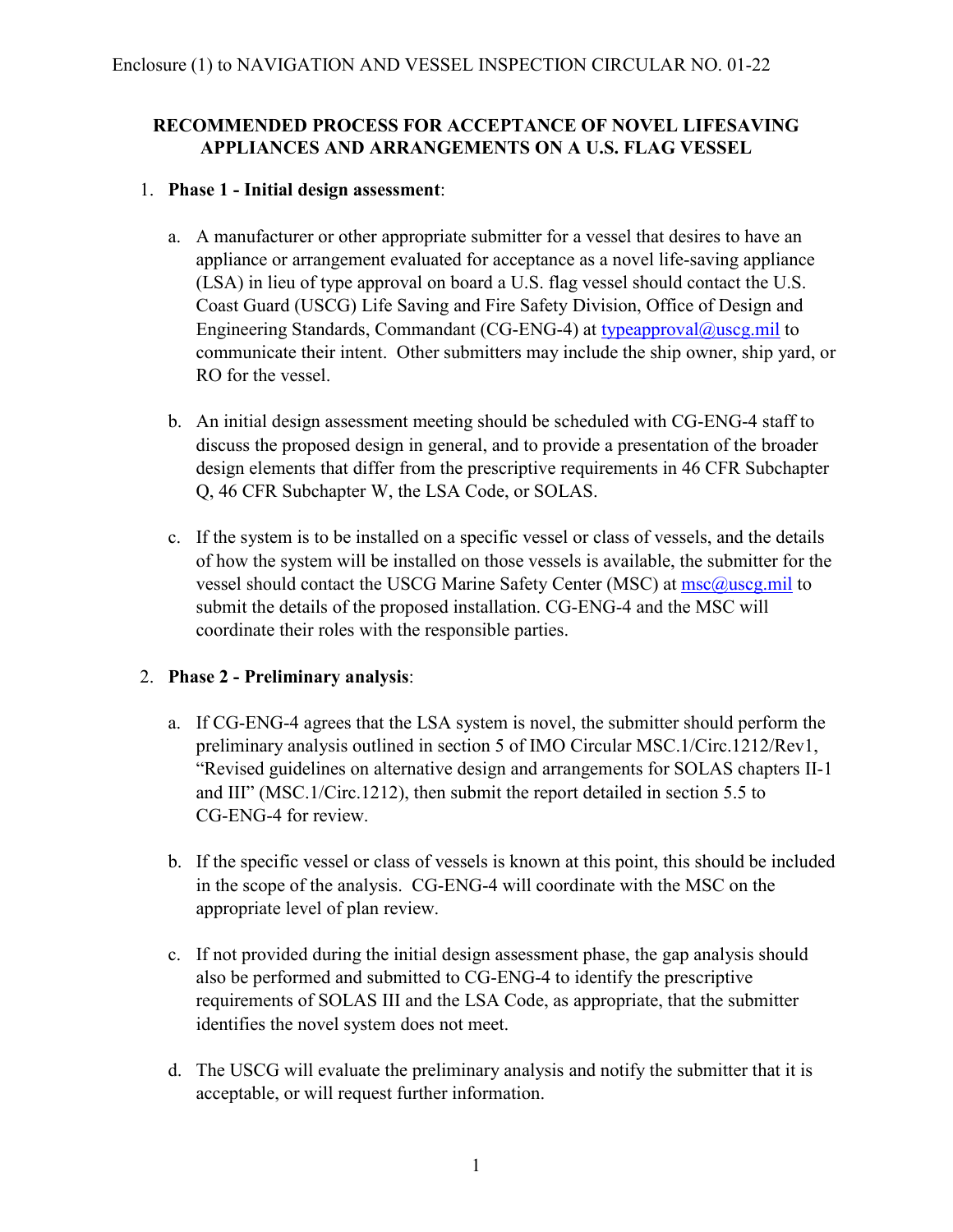# 3. **Phase 3 - Quantitative analysis**:

- a. If the USCG accepts the preliminary analysis, the submitter should perform the quantitative analysis of section 6 of MSC.1/Circ.1212 and submit the quantitative analysis to CG-ENG-4 for review.
- b. In this phase, the hazard identification process should identify all known critical systems and possible failure points or modes and include a robust failure modes, effects, and criticality analysis (FMECA) of the system with a goal of identifying and eliminating single points of failure. The submitter should perform multiple hazard identification analyses, one for the system and additional analyses specific to the installation or class of vessels.
- c. Risk analysis and casualty scenarios may focus on a generic system that would apply to any installation if a specific vessel is not identified. Later, when a specific ship is identified, further analysis should be performed to identify any specific risk and casualty scenarios unique to that particular vessel or class of vessels.

### 4. **Phase 4 - Performance criteria evaluation**:

- a. The submitter should ensure the components of the system or installation meet the functional requirements and expected performance criteria in Appendix 5 of MSC.1/Circ.1212 where they do not meet the prescriptive requirements of SOLAS Chapter III, the LSA code, or the applicable requirements of 46 CFR Subchapter Q, 46 CFR Subchapter W.
- b. The submitter should submit their evaluation of the design to Appendix 5 of MSC.1/Circ.1212 with respect to the prescriptive requirements outlined in paragraph 4(a) to CG-ENG-4 who will review the submission to SOLAS design standards, as well as applicable U.S. CFR standards. This review of the design of the system or equipment is distinct from the review of the installation on a specific ship.
- c. The USCG will notify the submitter whether the analysis of the system's compliance with the references in paragraph 4.a is accepted. If the USCG determines the submitter did not provide sufficient justification that the system meets the applicable functional requirements and expected performance criteria in Appendix 5 of reference MSC.1/Circ.1212, the submitter may respond with changes to the design or provide further justification of their findings.
- d. If the USCG ultimately determines the system cannot meet Appendix 5 of MSC.1/Circ.1212, the submitter will be notified that the system will not be accepted.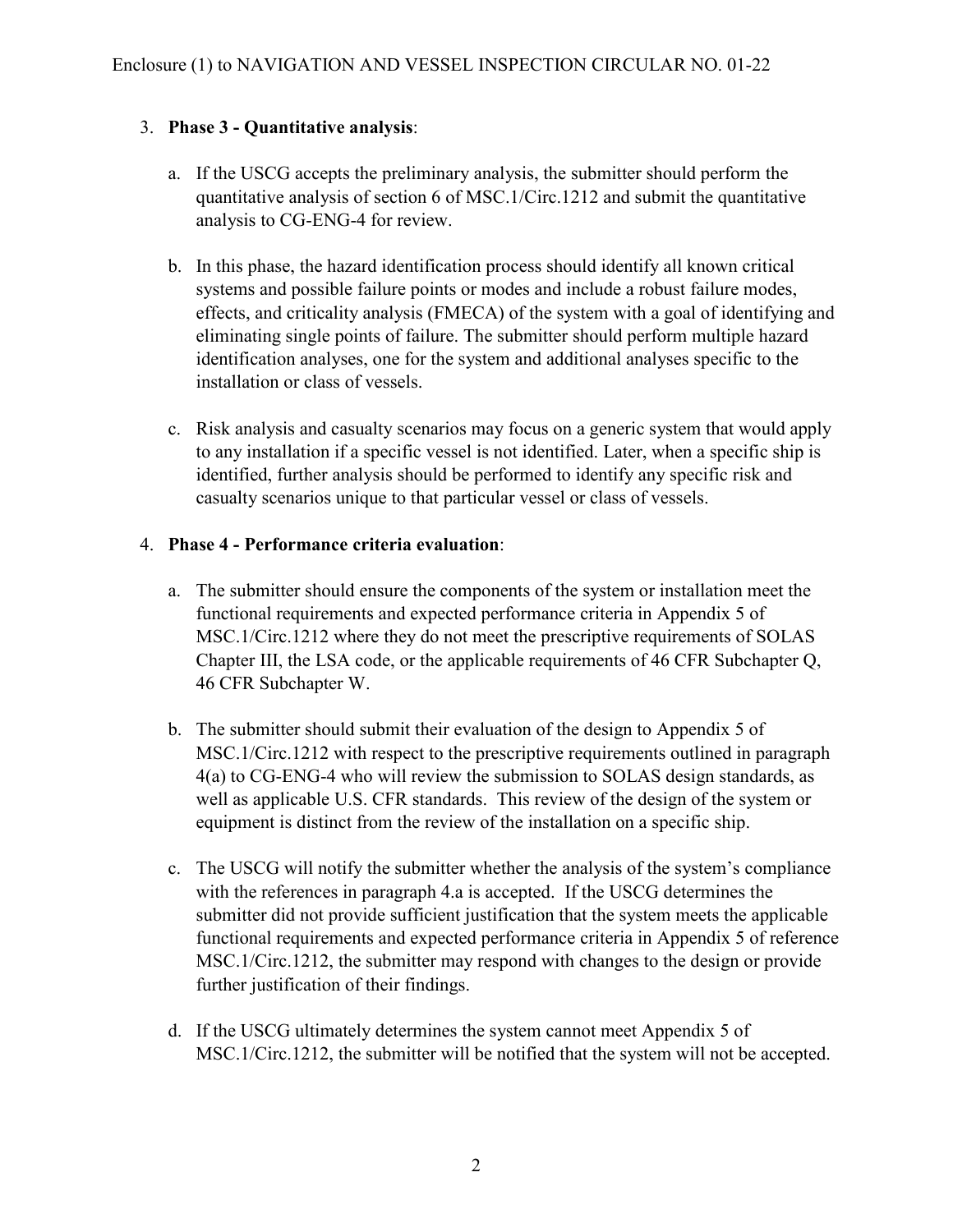# 5. **Phase 5 - Testing**:

- a. If the submission under Phase 4 is accepted, CG-ENG-4 will develop a prototype test regimen and schedule in consultation with the submitter, taking into consideration the tests of IMO Resolution MSC.81(70) *Revised recommendation on testing of Lifesaving Appliances* that should align with the novel system's components, and the gap analysis performed in previous phases. The submitter may submit their own prototype test regimen for consideration by CG-ENG-4.
- b. The submitter should also identify a USCG Accepted Independent Laboratory, as described in 46 CFR Part 159, at this phase or earlier, who will be selected to perform oversight of the production of the system on behalf of the USCG. CG-ENG-4 will notify the submitter if the selected Independent Lab is acceptable for the novel design. The Independent Laboratory should be prepared to submit a report consistent with 46 CFR Subpart 159.005-11 when they have witnessed the fabrication of any components of the system.
- c. In addition to prototype tests, the submitter should demonstrate the efficacy and reliability of the system and its major components, which may include such components as the launching appliance, embarkation devices, and craft.
- d. The submitter should submit for approval a reliability deployment schedule to satisfy CG-ENG-4 that the final design is sufficiently effective and reliable to support acceptance under 46 CFR 199.40. This should take into account known concerns and the risk analysis with the system.
- e. The submitter should invite USCG staff to attend testing with enough lead time to prepare travel arrangements, unless otherwise arranged with CG-ENG-4.
- f. Prototype testing should be documented in a manner similar to that of IMO MSC.1/Circ. 1628 through 1633 *Revised Standardized Test Forms* published by IMO, and all test forms should be signed and dated by the attending inspectors or other witnesses agreed to by CG-ENG-4.
- 6. **Phase 6 - Acceptance in principle**: If the system has passed the prototype tests in Phase 5, the USCG will issue a letter of acceptance to the submitter with the caveat that the novel LSA must receive subsequent approval for installation onboard a U.S. vessel to meet applicable carriage requirements. Acceptance in principle is not equivalent to a type approval and does not guarantee that the system will be accepted for use in an alternative design review under SOLAS III Regulation 38.

# 7. **Phase 7 - Case-by-case acceptance for carriage:**

a. Once the system has received acceptance in principle, the submitter should perform the analysis under SOLAS Chapter III, Regulation 38 for installation on a specific vessel or class of vessels. The analysis should address the remaining requirements of Appendix 5 of MSC.1/Circ.1212 that are ship specific and that were not addressed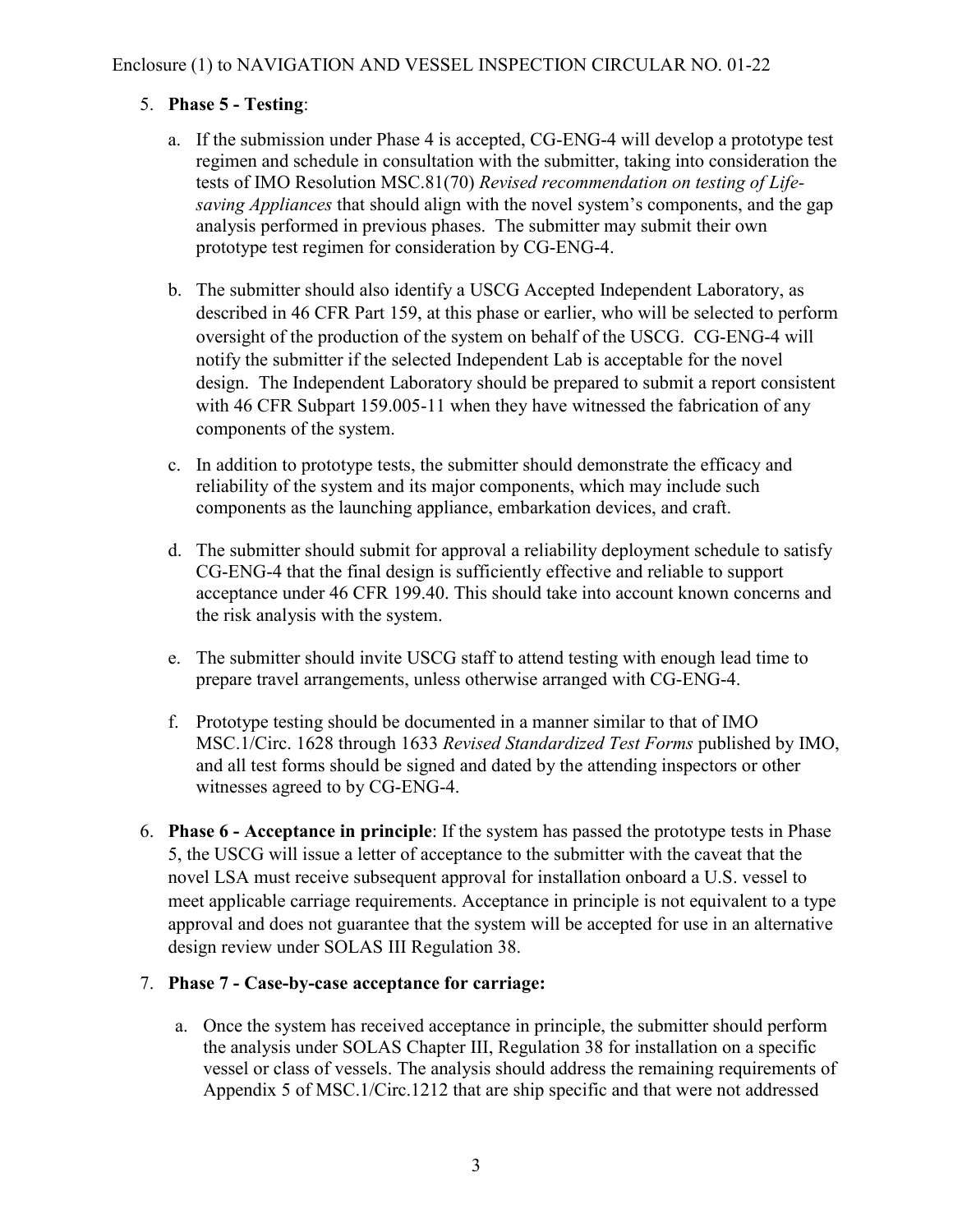during the evaluation of the system. An additional hazard identification process as discussed in Phase 3 may be required.

- b. This phase will be evaluated by the MSC in the course of vessel plan review required by the applicable subchapter. At a minimum, the submitter should be prepared to address the following elements:
	- i. A risk analysis that takes into consideration the high concentration of survival craft within, and high volume of people evacuating from, a minimum number of main vertical zones;
	- ii. A robust and sufficient evacuation plan following the guidance in IMO MSC.1/Circ.1533 "Revised Guidelines on Evacuation Analysis for New and Existing Passenger Ships," tailored to the specific vessel or class of vessels;
	- iii. A reliability schedule for continued confidence in the system that addresses training, maintenance, and efficacy post-installation. This should be forwarded to CG-ENG-4 for concurrent review and acceptance. This schedule should address at least the following:
		- 1. Live, full-scale deployment schedule to be submitted for approval. A schedule should clearly address at a minimum: a clear definition of "deployment" including how many parts/components of the system should be exercised to demonstrate a deployment; how often to deploy an installed system; and how a delay in the schedule will impact safety/risk;
		- 2. A detailed training plan that addresses: how training should take place; when training should take place; and who should receive the training. The plan should provide a training process that is at least as equivalent to the requirements in SOLAS Chapter III, taking into consideration the following:
			- a. Alternatives may be needed for SOLAS Chapter III, Regulations 19.3.4.1.5, 19.3.4.2 and 19.3.4.3;
			- b. Performance-based training cycle with built-in performance assessments should be established to verify the assigned crewmembers successfully performed the training;
			- c. Training should be "hands-on" and should include, at a minimum: launching the system, loading to craft, crowd control, communication, propulsion and control systems, stability assessment, recovery of a person in the water, and maneuvering;
			- d. Additional shipboard or land-based training may be established that is virtual or simulated, but still maximizes hands-on, active involvement and avoids simple lectures and watching videos; and
			- e. The training plan will be subject to continued demonstration of compliance and should be incorporated into the ship's Safety Management System.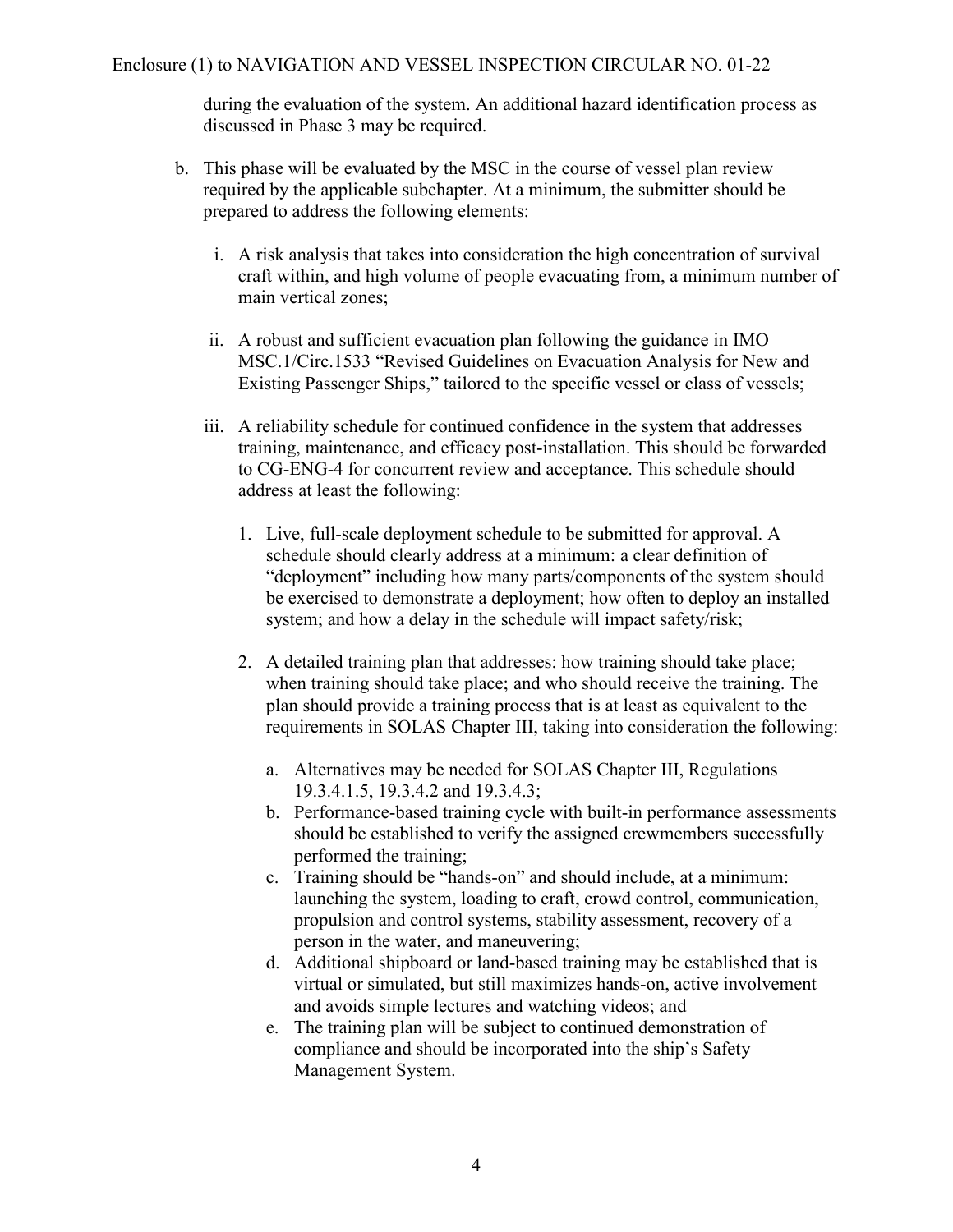#### Enclosure (1) to NAVIGATION AND VESSEL INSPECTION CIRCULAR NO. 01-22

- iv. A maintenance plan that is at least as equivalent to the requirements in SOLAS Chapter III taking into account the following:
	- 1. Identifies what is and is not compliant with SOLAS Chapter III, Regulation 20;
	- 2. Explains how the crew and service providers will gain and maintain competencies with operating and maintaining the equipment and/or system, taking into consideration enclosure (2) of Navigation and Vessel Circular 03-19, "Maintenance, Through Examination, Operational Testing, Overhaul and Repair of Lifeboats and Rescue Boats, Launching Appliances and Release Gear;"
	- 3. Determines the special training and maintenance requirements associated with the novel system to ensure a level of safety equal to or greater than those required by the applicable requirements of SOLAS Chapter III.
- 8. **Phase 8 - Final acceptance**: The USCG will grant acceptance in the form of a letter upon successful demonstration of the full system on board the vessel. The letter indicates the novel lifesaving appliance or arrangement has been accepted under 46 CFR 199.40(c) as providing a level of safety equivalent to the requirements of 46 CFR part 199. Final authority to accept the installation and carriage on board rests with the cognizant Officer in Charge, Marine Inspection who issues the vessel's Certificate of Inspection.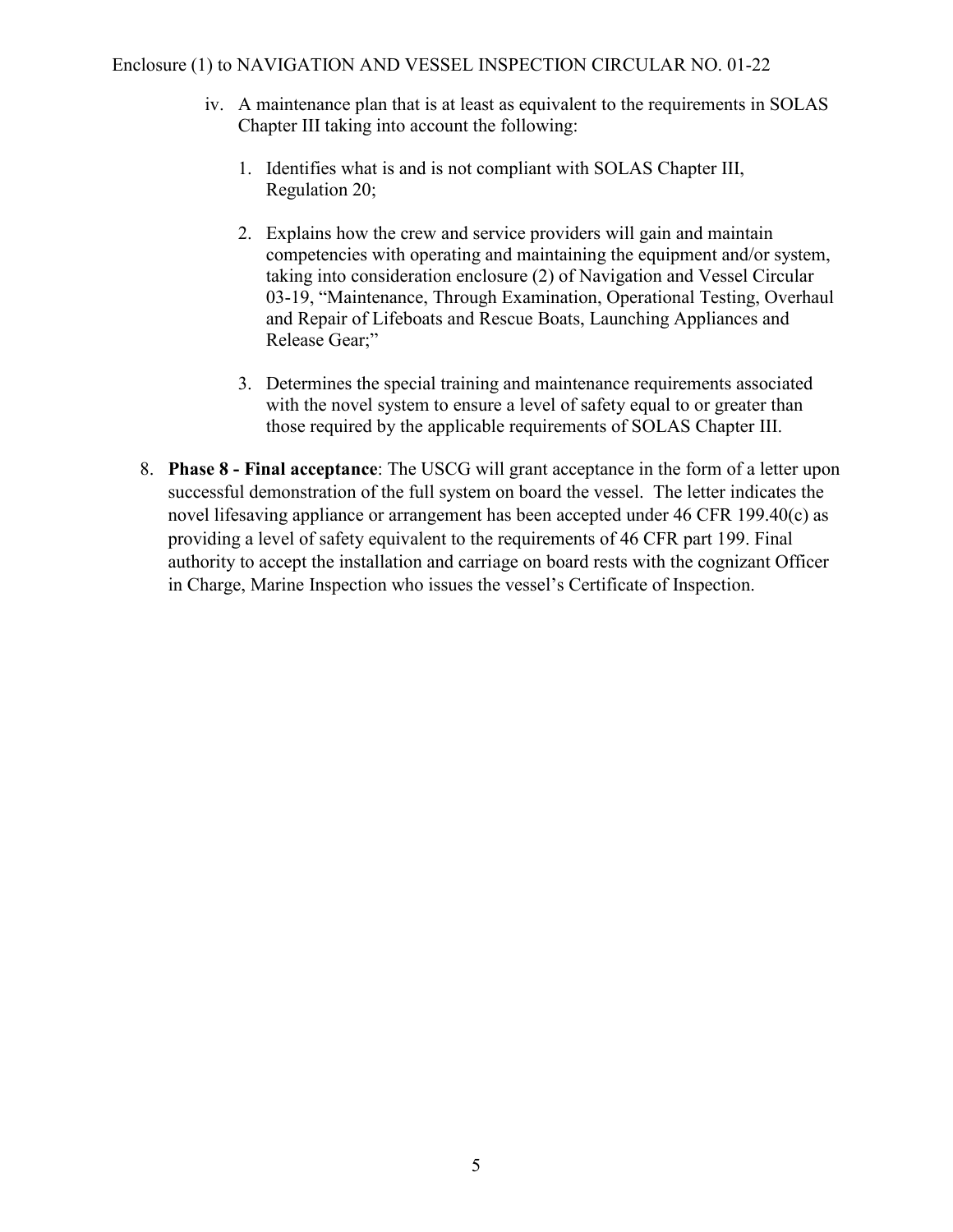# **RECOMMENDED PROCESS FOR ACCEPTANCE OF NOVEL LIFESAVING APPLIANCES AND ARRANGEMENTS ON A FOREIGN FLAG PASSENGER VESSEL SEEKING A CERTIFICATE OF COMPLIANCE**

#### 1. **Phase 1 - Initial design assessment**:

- a. For a foreign flag passenger vessel seeking a Certificate of Compliance (COC) that intends to install a novel appliance or arrangement, the U.S. Coast Guard (USCG) should be considered an "interested party" as described in paragraph 1.1.4 of IMO Circular MSC.1/Circ.1212/Rev1 "Revised guidelines on alternative design and arrangements for SOLAS chapters II-1 and III" (MSC.1/Circ.1212).
- b. The submitter should contact the USCG Marine Safety Center (MSC) at  $\text{msc}(\omega)$ uscg.mil to communicate their intent as part of the concept review process outlined in Commandant Instruction 16000.7B, Marine Safety Manual Volume II, Section D, Chapter 7 (MSM Vol II Ch. 7). The MSC and the USCG Life Saving and Fire Safety Division, Office of Design and Engineering Standards, Commandant (CG-ENG-4) will coordinate as needed throughout the review process.
- c. The submitter should request an initial design assessment meeting with MSC staff to discuss the proposed design and installation in general, and a presentation of the broader design elements that differ from the prescriptive requirements in SOLAS Chapter III or the IMO LSA Code. The initial design assessment presentation may be scheduled in conjunction with the concept review meeting as outlined MSM Vol II Ch. 7. The vessel's flag state should be represented at the initial design assessment meeting.
- d. The submitter should be prepared to discuss the status of approval by the flag state of the novel appliance or arrangement under SOLAS Chapter III, Regulation 4.3 and the status of acceptance by the flag state of the vessel under SOLAS Chapter III, Regulation 38. If these approvals are finalized, the documentation from the flag state supporting the approval of the novel appliance or arrangement should be provided. Approval from the flag state does not guarantee acceptance by the USCG, but is an important component to the USCG review process.

### 2. **Phase 2 - Preliminary analysis**:

- a. MSC will request a copy of the preliminary analysis outlined in section 5 of MSC.1/Circ.1212, and the flag state's response.
- b. If not provided during the initial design assessment phase, the gap analysis should also be performed and submitted to the MSC to identify the prescriptive requirements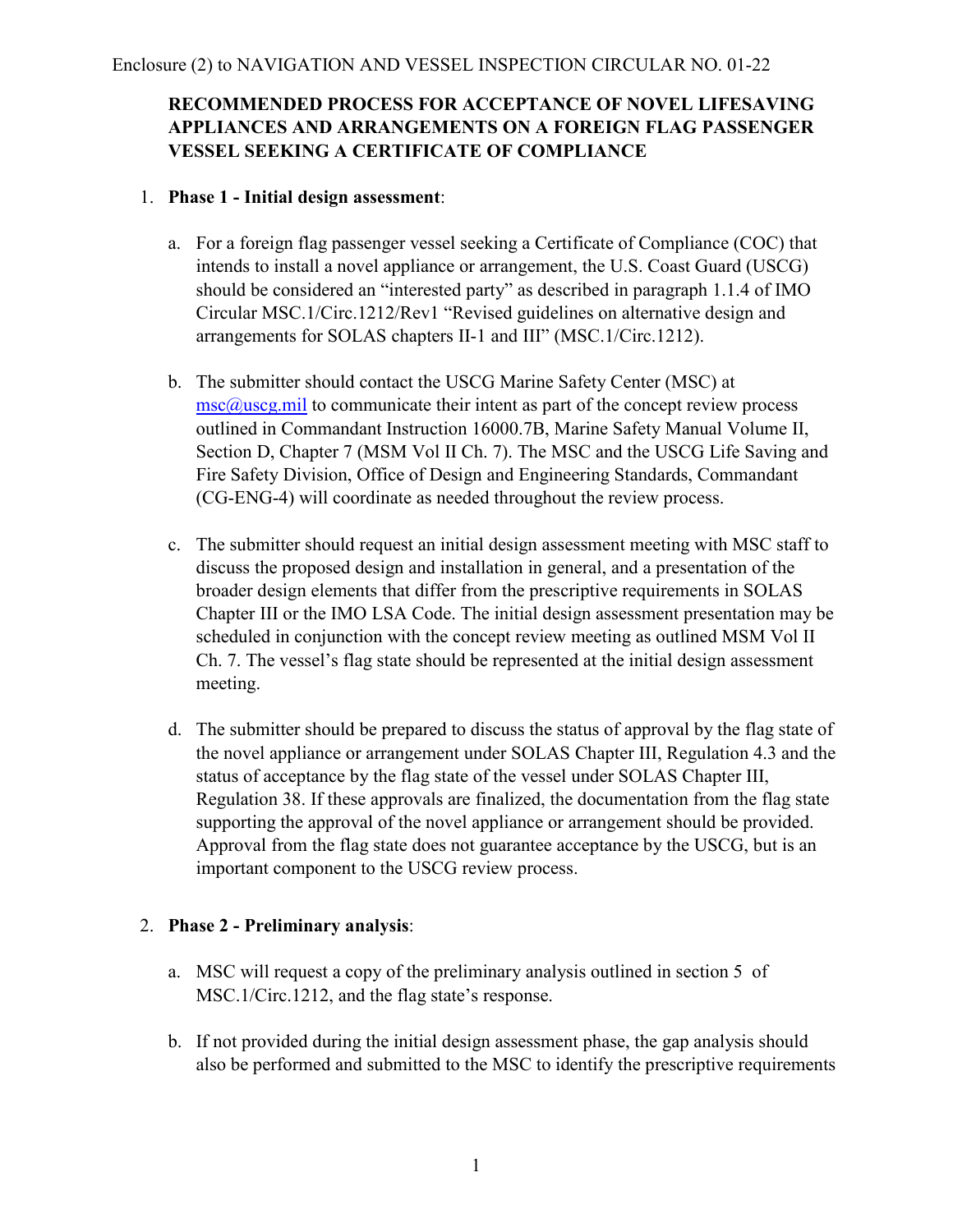of SOLAS Chapter III and the LSA Code, as appropriate, that the submitter identifies that the novel system does not meet.

c. The USCG will review the preliminary analysis, gap analysis if available, along with the flag state's response, and notify the submitter if any further information or clarification is requested.

### 3. **Phase 3 - Quantitative analysis**:

- a. When complete, the submitter should submit the quantitative analysis of section 6 of MSC.1/Circ.1212, and the response from the flag state, to MSC.
- b. In this phase, the hazard identification process should identify all known critical systems and possible failure points or modes. The USCG seeks a robust failure modes, effects, and criticality analysis (FMECA) of the system with a goal of identifying and eliminating single points of failure. The submitter should perform multiple hazard identification analyses, one for the system and additional ones specific to the installation or class of vessels.
- c. Specific risk and casualty scenarios unique to that particular vessel or class of vessels should be identified.
- d. The USCG will review the quantitative analysis along with the flag state's response, and notify the submitter if any further information or clarification is requested.

### 4. **Phase 4 - Performance criteria evaluation**:

- a. The flag state should ensure the components of the system or installation meet the functional requirements and expected performance criteria in Appendix 5 of MSC.1/Circ.1212 where they do not meet the prescriptive requirements of SOLAS Chapter III and the LSA code. This step may be completed in conjunction with any of the previous phases above.
- b. If not already submitted in an earlier phase, the submitter should submit their evaluation of the design to Appendix 5 of MSC.1/Circ.1212 with respect to the prescriptive requirements outline in paragraph 4.a to the MSC for review.
- c. The USCG will review the evaluation, and any flag state response, and notify the submitter if any further information or clarification is requested. If the USCG determines the submitter did not provide sufficient justification that the system meets the applicable functional requirements and expected performance criteria in Appendix 5 of MSC.1/Circ.1212, the submitter will be notified and provided an opportunity to respond with changes to the design or to provide further justification of their findings.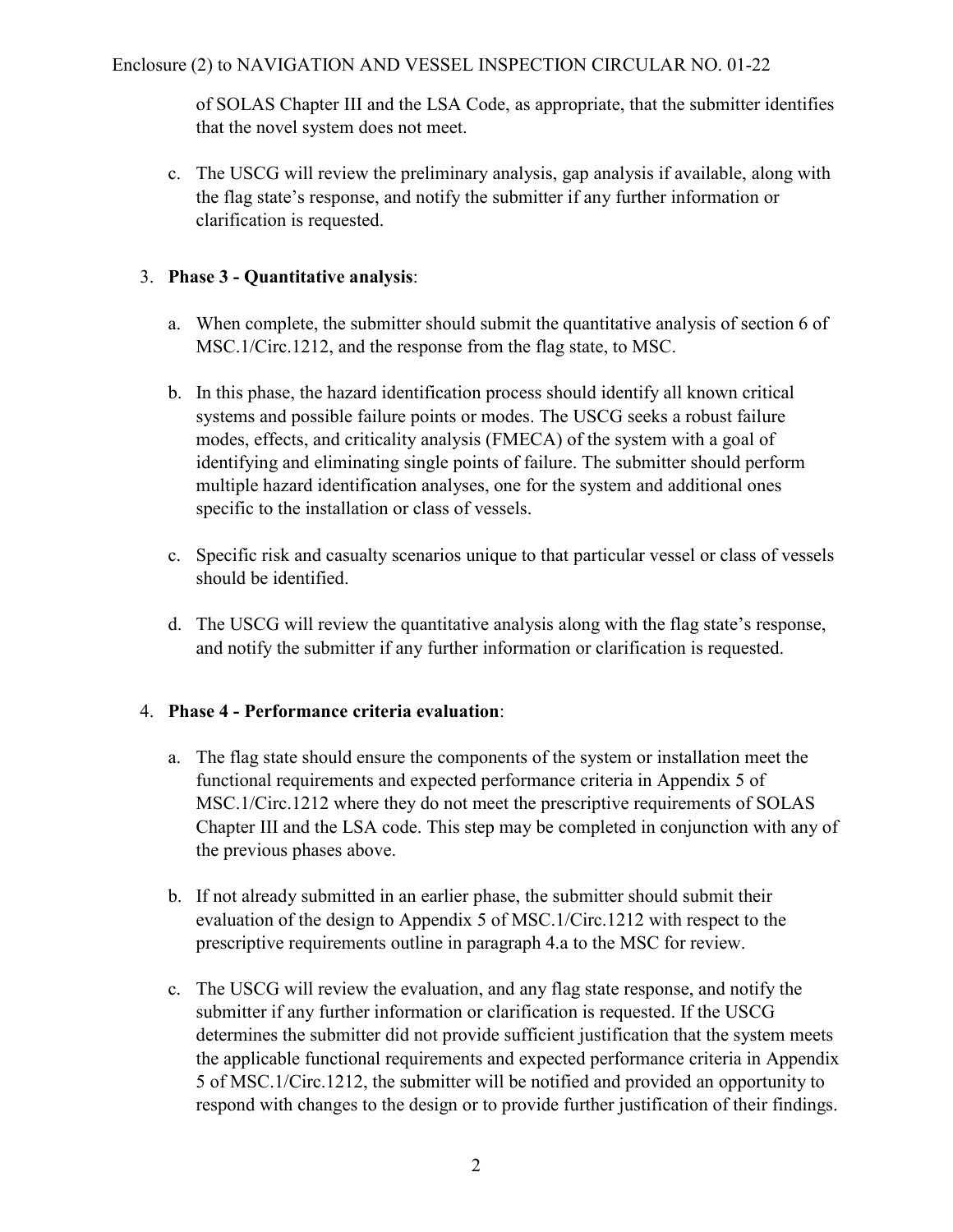d. If the USCG determines the system cannot meet Appendix 5 of MSC.1/Circ.1212, the submitter will be notified that the system will not be considered for installation on a vessel seeking a COC.

### 5. **Phase 5 - Testing**:

- a. If the USCG accepts the evaluation to Appendix 5 of MSC.1/Circ.1212, MSC will request a copy of the planned prototype test regimen and schedule. The USCG may request to attend any prototype testing. Therefore, the submitter should arrange testing with enough lead time to prepare travel arrangements, unless other arrangements are made.
- b. In addition to prototype tests, the submitter should demonstrate the efficacy and reliability of the system and its major components, which may include such components as the launching appliance, embarkation devices, and craft.
- c. The submitter should submit for acceptance a reliability deployment schedule to MSC. The schedule should demonstrate that the final design is sufficiently effective and reliable to support installation on a foreign passenger vessel holding a COC. This should take into account known concerns and the risk analysis of the system.
- d. The USCG may request copies of the results of any prototype testing of the novel system.
- e. If the system passes the prototype tests, the responsible parties should submit copies of the flag state approval when available. The novel LSA must still receive subsequent approval for installation onboard the foreign flag passenger vessel by the flag state in order for the vessel to meet applicable carriage requirements. This does not guarantee that the system will be accepted by the USCG for use in an alternative design review under SOLAS Chapter III, Regulation 38, nor does it guarantee the issuance of the COC.

### 6. **Phase 6 - Ship-specific risk analysis:**

- a. The submitter should ensure the analysis under SOLAS Chapter III, Regulation 38 for installation on a specific vessel or class of vessels is completed and submitted to the MSC for review. The analysis should address the remaining requirements of Appendix 5 of MSC.1/Circ.1212 that are ship specific if not already addressed during the evaluation of the system. Therefore, an additional hazard identification process as discussed in Phase 3 may be required.
- b. The submitter should be prepared in this phase to address the following elements:
	- i. A risk analysis that takes into consideration the high concentration of survival craft within, and high volume of people evacuating from, a minimum number of main vertical zones;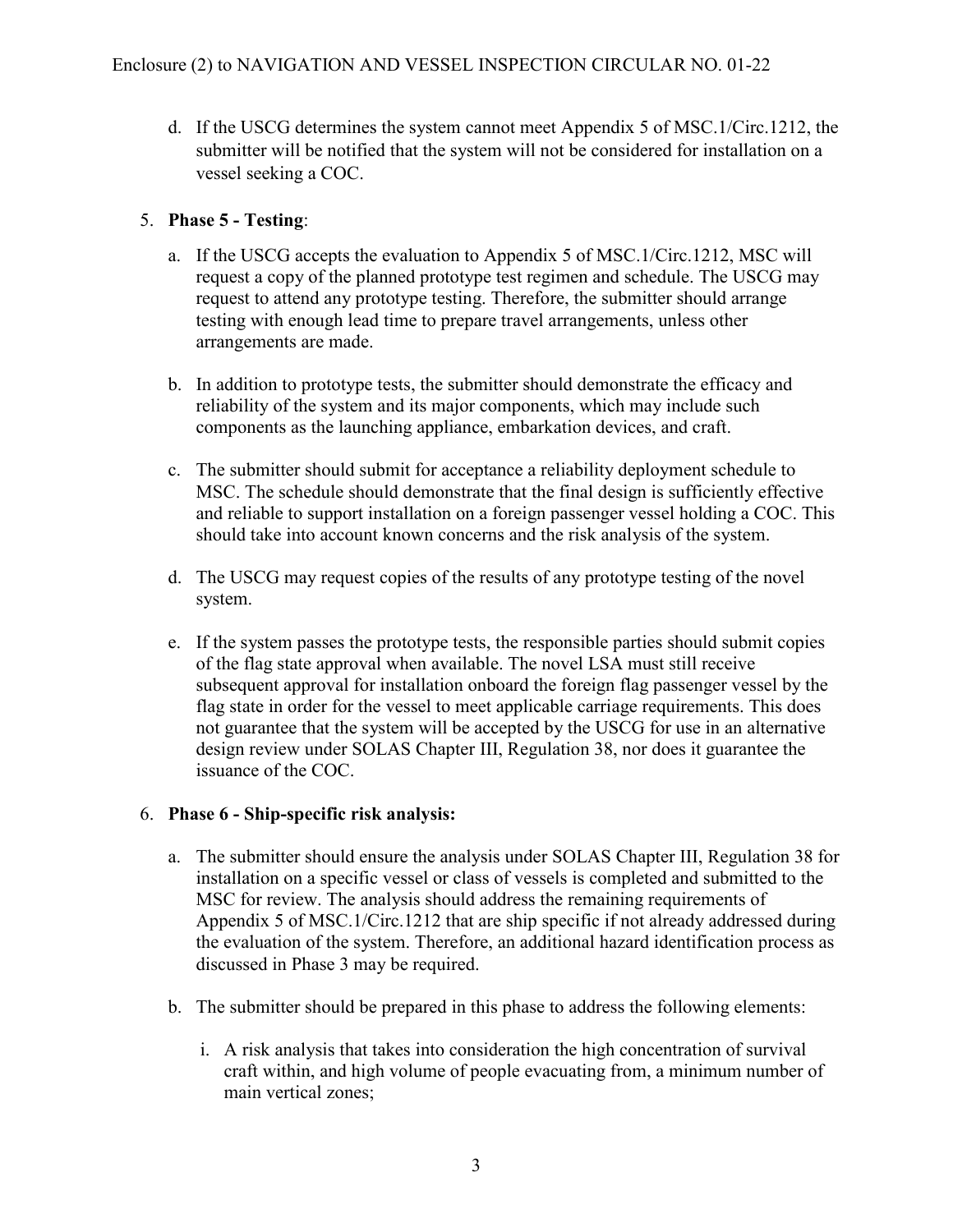- ii. A robust and sufficient evacuation plan following the guidance in IMO MSC.1/Circ.1533 "Revised Guidelines on Evacuation Analysis for New and Existing Passenger Ships," tailored to the specific vessel or class of vessels;
- iii. A reliability schedule for continued confidence in the system that addresses training, maintenance, and efficacy post-installation. This schedule should address at least the following:
	- 1. Live, full-scale deployment schedule to be submitted for approval. A schedule should clearly address at a minimum: a clear definition of "deployment" including how many parts/components of the system should be exercised to demonstrate a deployment; how often to deploy an installed system; and how a delay in the schedule will impact safety/risk;
	- 2. A detailed training plan that addresses: how training should take place; when training should take place; and who should receive the training. The plan should provide a training process that is at least as equivalent to the requirements in SOLAS Chapter III taking into consideration the following:
		- a. Alternatives may be needed for SOLAS Chapter III, Regulations 19.3.4.1.5, 19.3.4.2 and 19.3.4.3;
		- b. Performance-based training cycle with built-in performance assessments should be established to verify the assigned crewmembers successfully performed the training;
		- c. Training should be "hands-on" and should include, at a minimum: launching the system, loading to craft, crowd control, communication, propulsion and control systems, stability assessment, recovery of a person in the water, and maneuvering;
		- d. Additional shipboard or land-based training may be established that is virtual or simulated, but still maximizes hands-on, active involvement and avoids simple lectures and watching videos; and
		- e. The training plan will be subject to continued demonstration of compliance and should be incorporated into the ship's Safety Management System.
- iv. Maintenance plan that is at least as equivalent to the requirements in SOLAS Chapter III taking into account the following:
	- 1. Identifies what is and is not compliant with SOLAS Chapter III, Regulation 20;
	- 2. Explains how the crew and service providers will gain and maintain competencies with operating and maintaining the equipment and/or system, taking into consideration enclosure (2) of Navigation and Vessel Circular 03- 19, "Maintenance, Through Examination, Operational Testing, Overhaul and